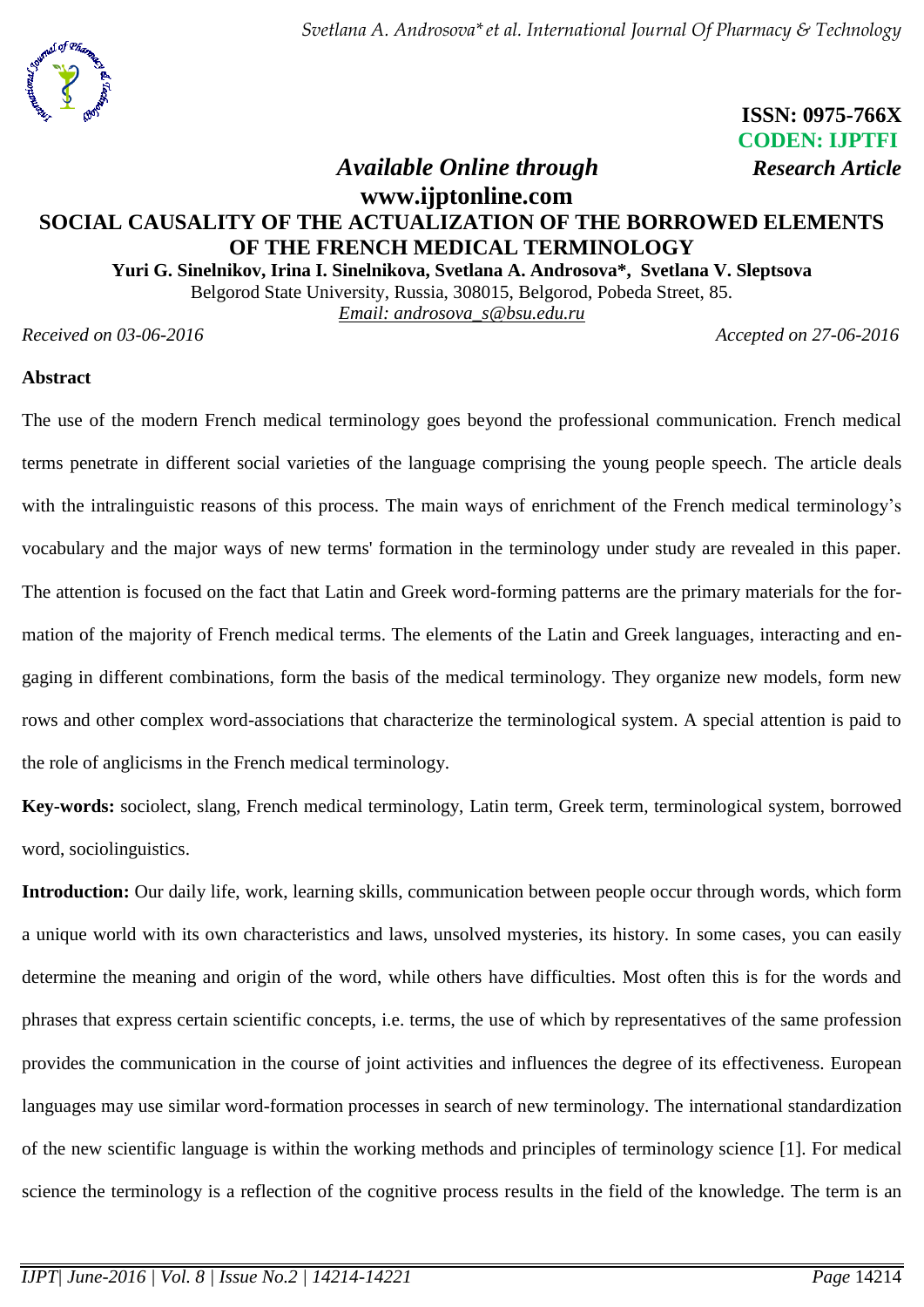instrument of the knowledge, which enriches with scientific facts and transfers them to the next generation of scientists. As for the medical term system of the French language, it is versatile in its semantic and morphological characteristics. The investigation of the medical terminology's vocabulary, its features and sources, the enrichment of the most important ways of new terms formation is one of the priorities in modern linguistics, especially in 'medical linguistics', a new term which is offered to be introduced [2]. It also helps to reveal the intralinguistic reasons of the penetration of the French medical terms in different sociolects.

Medical terminology is a system that expresses the exceptional variety of almost all classes of concepts: general, specific, abstract, generic and specific.

**Methods:** The complex method based on the unity of systems and functional analyses and procedures of argument analysis is used in the article. Also the method of linguistic observation takes place here. The basic methods of research are classification and systematization.

**Main part:** Categorical apparatus of medical terminology includes the names of things, events, nature, quality, quantity, process, features, relationships, interaction, causality and several other categories. A list of names, designating a single set of objects belonging to the same science, such as anatomy, histology, embryology, microbiology, etc., classified according to certain rules, is called 'the nomenclature'. Medical terminology is traditionally divided into three major sections: the anatomical and histological, clinical and pharmaceutical. Taking into account the differences in the etymology, in the writing forms and functions at the national or international levels, the following main groups of terms are determined:

1) *Internationalisms of Greek or Latin origin*, some of which were adopted in the final form ("ready-word") of the classical languages, and other (scientific neologisms) were created artificially from the lexical and word-forming material of these languages in their structural models, such as *'stethoscope', 'phagocyte', 'cirrhosis', 'leukemia', 'allergy'*, etc.;

2) *Western Europeisms* i.e. words, formed on the basis of Western European languages from their vocabulary and word-forming material. Today, with English becoming the language of international medical conferences, medical terms are often composed of words borrowed from English, e.g.: *'bypass' or 'screening'* [3]*.* There remains a question if it is more important to standardize the medical terminology of national languages or if it is more important to be more understandable to the international medical community, the voice of which is English and as such it has "growing intranational and international currency in medical communication" [4];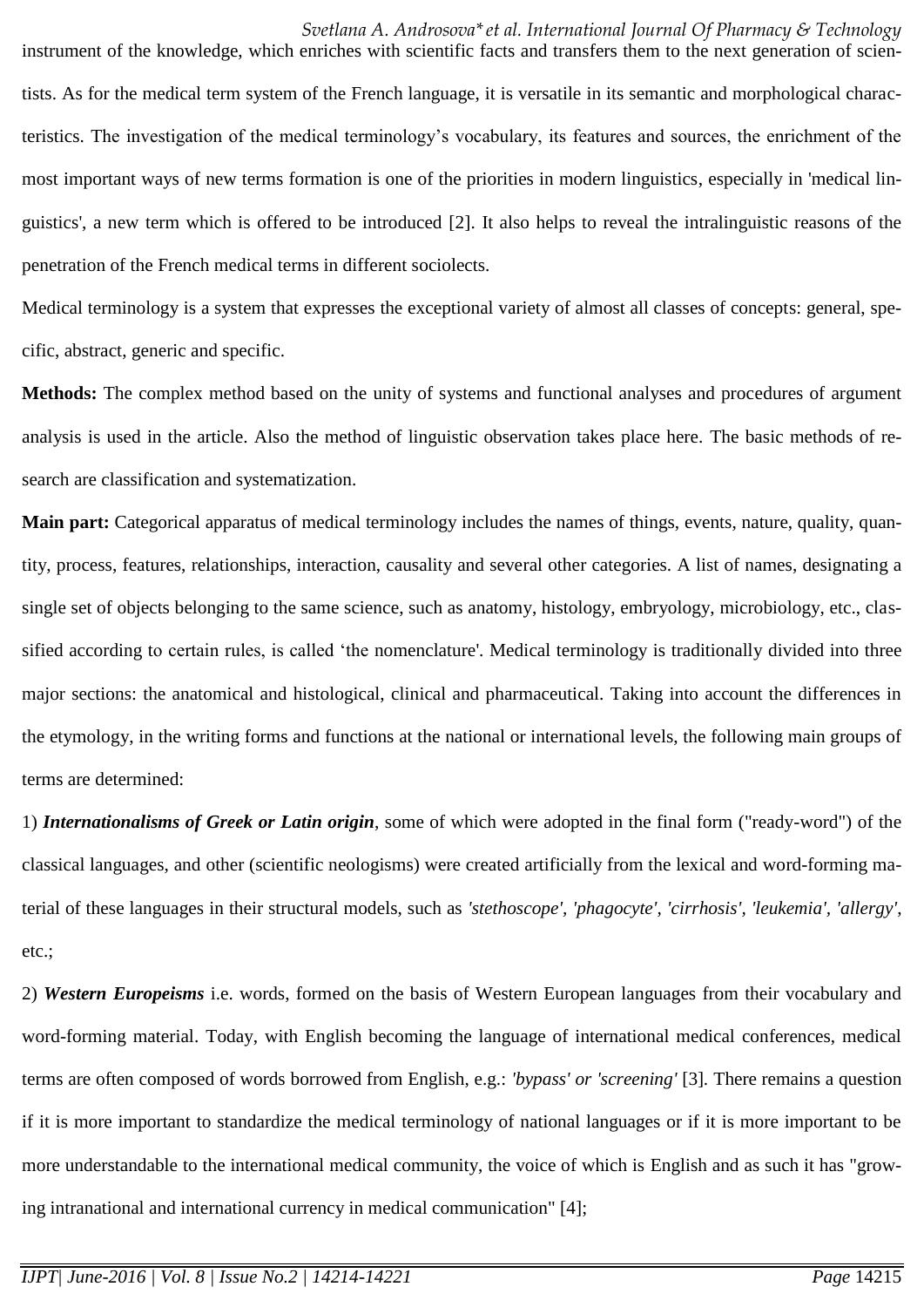matically decorated by the rules of the Latin language. They provide an understanding of international experts. 'Termini technici' are international nomenclatures, which have the approved status. 'Termini technici', which indicate diseases, pathological states, symptoms and syndromes, are not united in the nomenclatures, because they are not collected in the approved classification lists.

Modern medical terminology is the fruit of centuries of improving of the art of healing and medical science throughout the world. In spite of the language, which provides medical terminology, its terminological apparatus can always find a large proportion of the total, not only on linguistic origin, but also by the similarity of structural models of vocabulary and word-building units. This is easily explained by the influence of two great ancient classical languages − Greek and Latin.

The medical terminology is based on the classical languages of antiquity and this is a unique phenomenon: Latin and Greek languages aren't living languages now, but they found their artificial life in a new field of the knowledge. Latin and Greek word-forming patterns are the primary materials for the formation of many terminologies and medical language isn't an exception here. Among these word-building structures, the series of word-forming units and even word-models can be distinguished. The elements of the Latin and Greek languages, interacting and engaging in different combinations, form the bulk of the medical terminology. They organize new models, form new rows and other complex word-associations that characterize the terminological system. The terms formed of the Latin-Greek elements can't be traditionally divided into the root, suffix and prefix. They consist of the semantic elements called 'terminoelements' [5]. Different parts of speech of classical languages are involved in the formation of modern French medical terminoelements. They are as follows:

1) nouns: Greek *'logos' –* 'speech';

- 2) adjectives: Lat. *'albus' –* 'white';
- 3) names of numerals: Lat. '*tres' –* 'three';
- 4) verbs: Lat. *'misce' –* 'mix';
- 5) prepositions: Lat. *'inter' –* 'between'.

Being terms elements they lose their status of index parts of speech, becoming elements of artificial constructions. Service terms elements can't preserve their original status, because there is a set of service elements in Latin. Only part of them is used in the artificial terminology, and they change their original value and find a new one. Taken from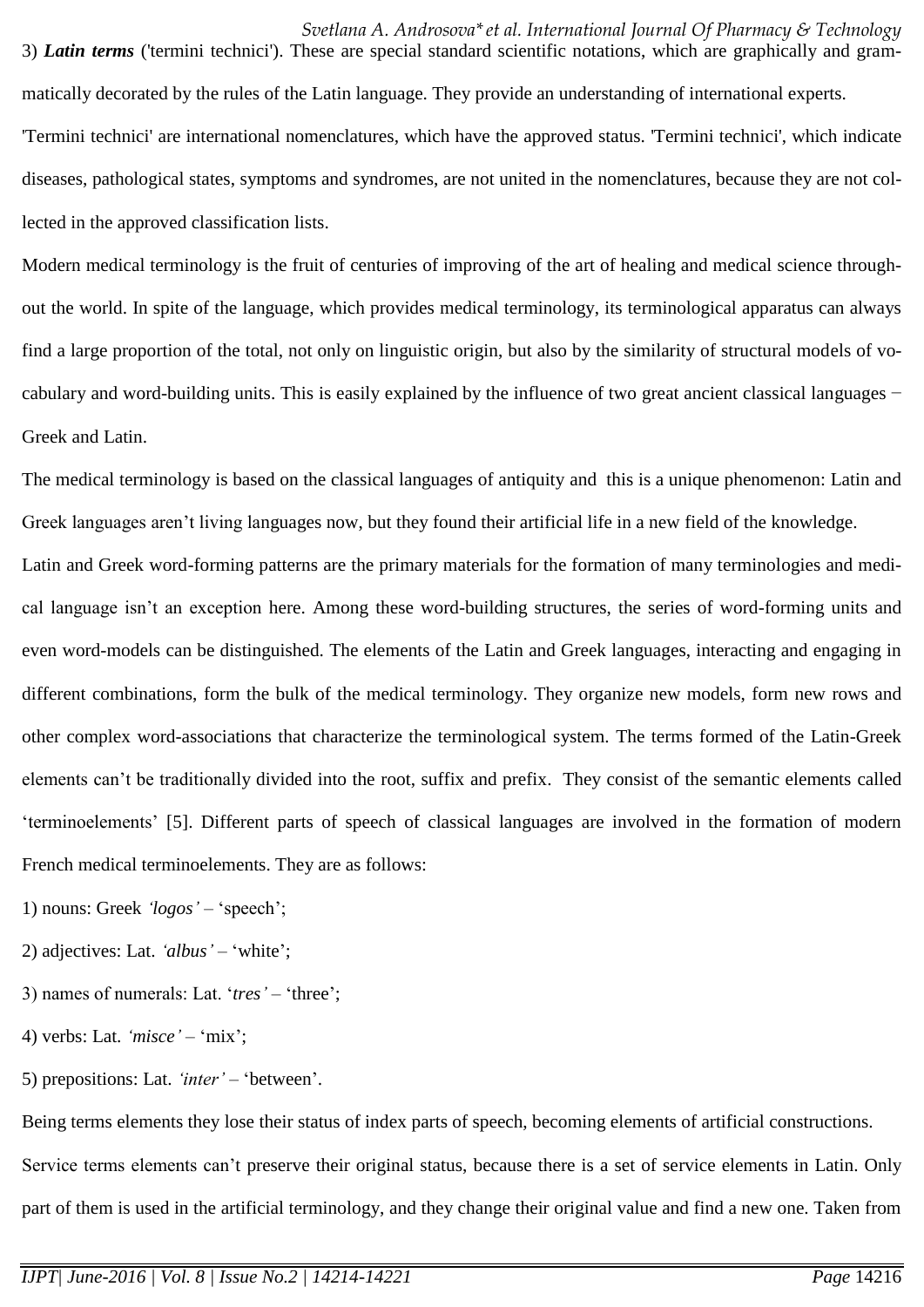*Svetlana A. Androsova\*et al. International Journal Of Pharmacy & Technology* their usual environment, they get a different organization, combine with elements of other languages. For example, in the medical terminology the final element:

**'-inum'** designates the substances, mostly drugs or emissions taken from the tissues of living organisms, such as,

*'insulinum'* (French 'insuline'), *'albuminum'* (French 'albumine');

**'-oma'** is used to denote a variety of tumors, for example: *'carcinoma'*, *'granuloma'*;

**'-itis'** designates different inflammations: *'gastritis', 'cystitis'*.

In order to trace the main stages of the evolution of the French medical terminology it is necessary to pay attention to the written records, in particular, to the works of medical topics, which were written in the popular French langage. One of the most ancient works is "Surgery" by Roger of Salerno, written at the end of the XVIII century. In many cases the terms in this work are taken from the national language. For example: *'blessure'*, *'fièvre'*, *'pourriture'*, *'cervelle'*. Actually they have the minor changes in the spelling.

At that period the medical terms had the general meaning, not specific one. It should be noted that at those times the terms of Latin model were used in French medical terminology. For example: *'dure-mère' –* 'hard medullary tunic' (lat.: *dura mater*); *'pie-mère' –* 'soft medullary tunic' (lat.: *pia mater*). They are formed on the model of "adjective + noun". This is not a characteristic of the modern French language.

The XIV century has not brought considerable progress into the terminology systematization. The manuscripts were translated from the Latin. The Latin, Greek, Arabic and vulgar Latin terms, sometimes accompanied by explanations, dominated. The first scientific work in French is considered to be "Chirurgie" (1314) ("Surgery") by Henri de Mondeville. In this work, many terms have been preserved with Latin spelling. Some of them came from French having the French ending **'-ion'**: *'incision' –* 'the cutting'. The words of everyday speech were used in the terminology at that period. For example: *'couture' –* 'seam, scar'; *'couturier' –* 'tailoring (muscle)'. The applying of the common vocabulary for inventing medical terms is one of the ways actually used for inventing the new terms.

Ambroise Pare was a great representative of the Renaissance in the field of the surgery. Not knowing Latin, he wrote his works in French, introducing many Greek origin terms, at the same time replacing the Latin ones by the French equivalents. By the XVI century the French language has accumulated a sufficient amount of borrowed material. The word-formation links were made among certain elements of these terms, due to the specifics of the process of borrowing from the Latin language. At the same time the formation of terms on a book basis began. This process has led to the emergence of a large number of mono-Latin terms, for example, borrowed nouns with the ending **'-ation'**, in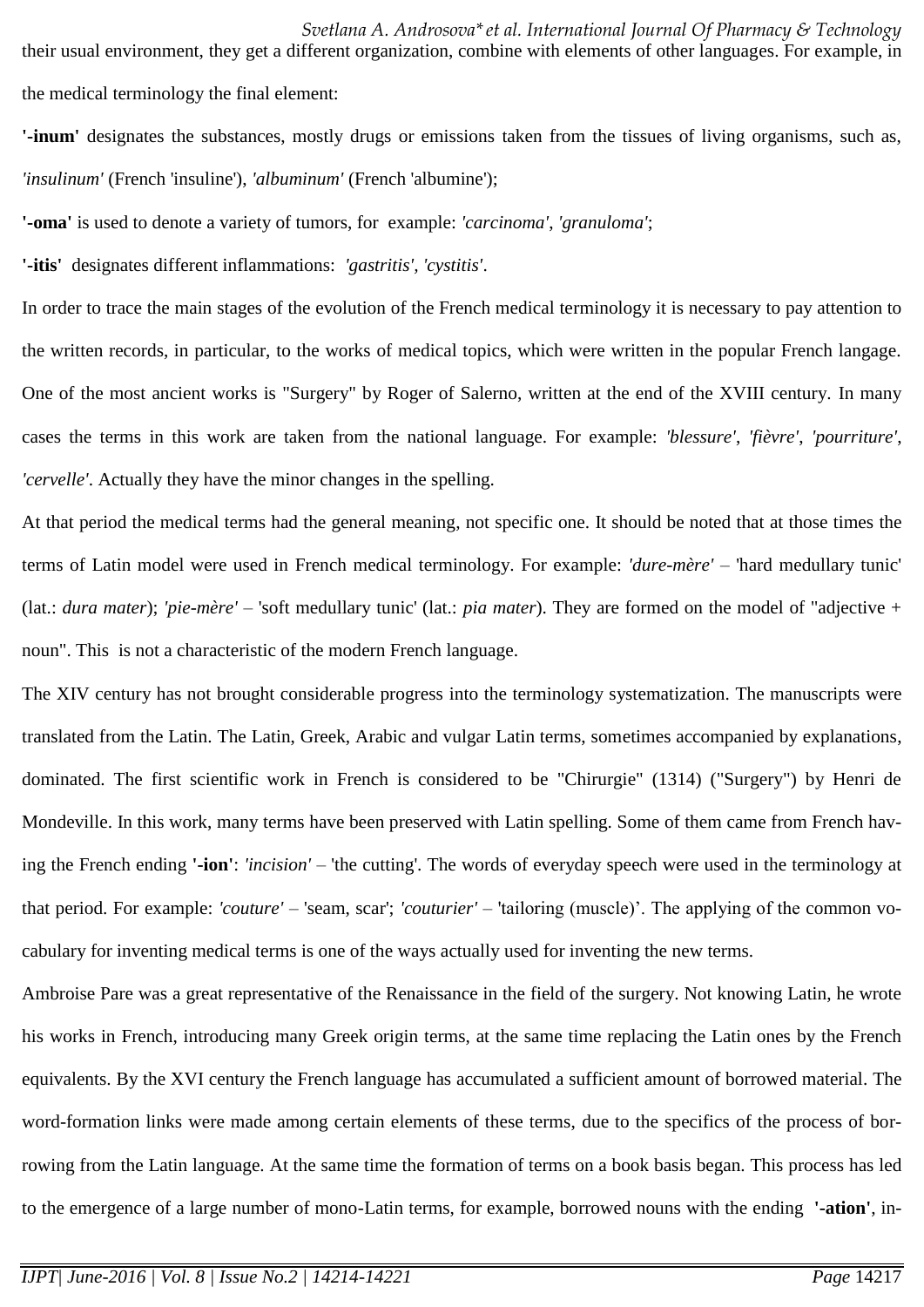dicating the action, began to correspond regularly with the verb. Verb itself could be borrowed before a noun, or simultaneously with it, but it had the same meaning as a noun. Sometimes the verb having a certain meaning, could change it according to the influence of a borrowed noun. For example, the verb *'amputer'*, borrowed in the XV century, had the meaning 'to cut'. In the XVI century the French language borrows the noun 'amputation' (from the Latin *'amputatio'*), which took the terminological meaning 'amputer' = 'amputated' with the meaning 'to cut a peripheral portion of an organ or limb'. Therefore, changing of the meaning of the verb in this case is in the direction of specification. Medical Dictionary are refilled with neologisms based on Greek language. Nevertheless, the Latin terms were used along with their synonyms of Greek origin: *'bronchite' – 'inflammation des bronches', 'pneumonie' – 'inflammation des poumons'*.

At the period of formation of the French terminology a rival tendency between the representatives of different medical branches to give to the same organ or disease its own name took place, which in no way could help to streamline the terminology. For example, the term *'spinal cord'* was substituted a few times before there appeared a scientific term *'medulla spinalis'*. The term *'placenta'*, introduced by obstetricians, long time wasn't recognized by the midwives, calling *it* '*délivre secondine'* – 'the expulsion of the fetus'. The specificity of the scientific terminology is to perform mainly the nominative function. That's why the basic word-formation model can be regarded as a compound noun or a verb's stem combined with the official suffix. The most productive suffixes are as follows: '-*ation'*, '-*ition'*. They have the meaning of the action and the result and are involved mainly in the formation of verb's derivatives. The productivity of these suffixes and word-formation models in medical terminology is explained by the influence of a large number of derivatives with the suffix *'-tio'* existed in medieval medical Latin. The Latin model is involved in the derivation of the nouns with the meaning 'action' from the borrowed verbs. For example: *'transplantation'* from *'transplanter'*, *'aromatisation'* from *'aromatiser'*, *'implantation'* from *'implanter'*.

## **Conclusion:**

By the end of the XVIII century, which is considered as the golden age of the surgery, the basic vocabulary of the medical terms are defined clearly enough. Terms borrowed from Greek and Latin languages come into common use of surgeons: *'ankylose' – 'bending', 'luxation' – 'dislocation', 'hemorrhagie' – 'bleeding'*. Many terms formed by means of word-formation elements appear: *'-pexie' – 'fixation', '-ectomie' – 'removal, extraction', '-stomie' – 'imposition of fistula', '-rraphie' – 'suture'* and others. Tracing the genetic connection of French suffixes with Latin ones in the context of medical terms, we may state that all Latin suffixes are included in the French medical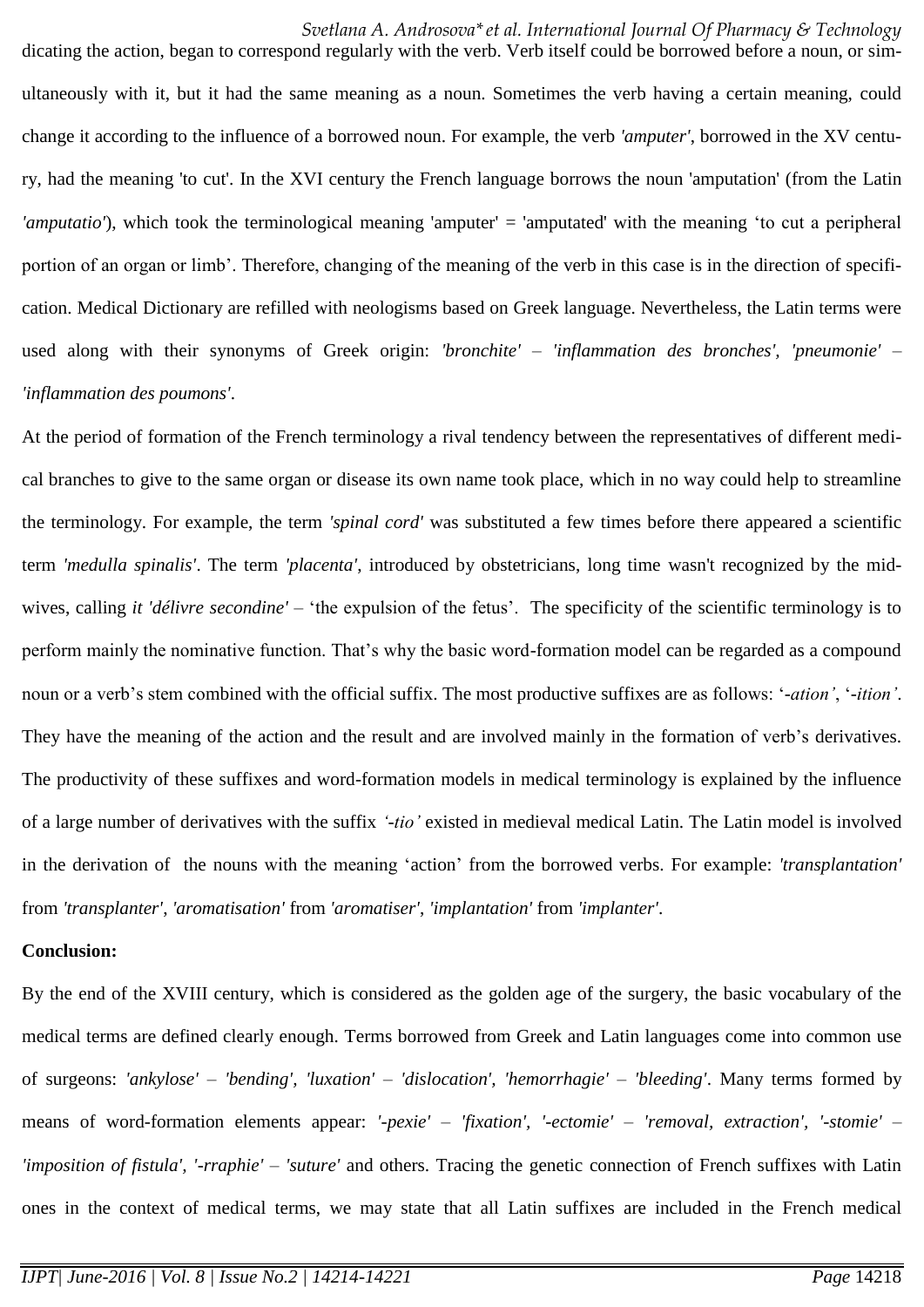*Svetlana A. Androsova\*et al. International Journal Of Pharmacy & Technology* terminology. The process of borrowing took place in various ways: some suffixes were left in their Latin form, others received the form inherent to the French national language: *'infarctus' – 'infarctus', 'infectio' – 'infection', 'clavicula' – 'clavicule'*. In the meantime the meaning of suffixes remained unchanged. In some cases, there is an orthographic change and of the root of the word, and of the suffix. For example, in the word *'donneur'* from Latin *'donator'* one can observe the omission of the part of the word and the doubling of the consonant 'n', and the suffix '-tor' transformed into '-eur'. This process, typical for the period of the formation of the French national language, can be observed in the medical terminology too: *'receptum' – 'recette'*.

While studying the French terms the most productive suffixes of Latin origin were determined: '-tion', '-ose', '-te', ' ome', '-ite', '-isme'.

At the same time many of the terms penetrated into the French language almost without any change: 'ganglion' – 'nerve node', 'femur' – 'hip', 'tibia' – 'tibia', 'os' – 'bone', 'sternum' – 'sternum', 'acromion' – 'acromion', 'apex' – 'tip', 'thalamus' – 'thalamus'. Many of them are used in mass media:

"Résultat: les scientifiques ont constaté que les patients souffrant d'insomnie chronique présentaient une matière blanche cérébrale moins dense que la moyenne, en particulier dans certaines régions de l'hémisphère droit et au niveau du thalamus" (www.topsante.com/medecine/troubles-du-sommeil /insomnie/ soigner/on-connait-maintenant-limpact-de-l-insomnie-chronique-sur-le-cerveau-610780#xtor=RSS-38)

Thus, in the XVI century borrowed words from the Latin language formed the basis of a French dictionary of medical terminology and had a significant influence on its further development, the intense penetration of Greek elements into the French medical terminology facilitated considerably the unification of many of the terms at the international level. In the professional language of physicians in any country of the world, some special expressions are used only in Latin*: 'in vivo' – 'in the living body', 'in vitro' – 'in glass, 'per os' – 'by mouth'*, and many others. Greek borrowed words via Latin also enriched the French terminology: *hygiène, larynx, pharynx, technique, artère (arteria), aorte, etc.* Nowadays, such medical expressions and terms are also used in different sociolects, in our everyday life. According to the principle of economy of efforts there is a tendency to use the medical terms in their compressed forms [6]. E.g.: *'ORL'* instead of *'oto-rhino-laryngée'*, etc.

*"Les maux de gorge persistants peuvent avoir des origines très diverses qui ne concernent pas forcément la sphère ORL (oto-rhino-laryngée). [...] Deuxième cause commune de mal de gorge chronique, le [reflux gastro-oesophagien](http://www.doctissimo.fr/html/dossiers/rgo.htm) (RGO)" (https://fr.news.yahoo.com/mal-gorge-chronique-220000881.html?nhp=1)*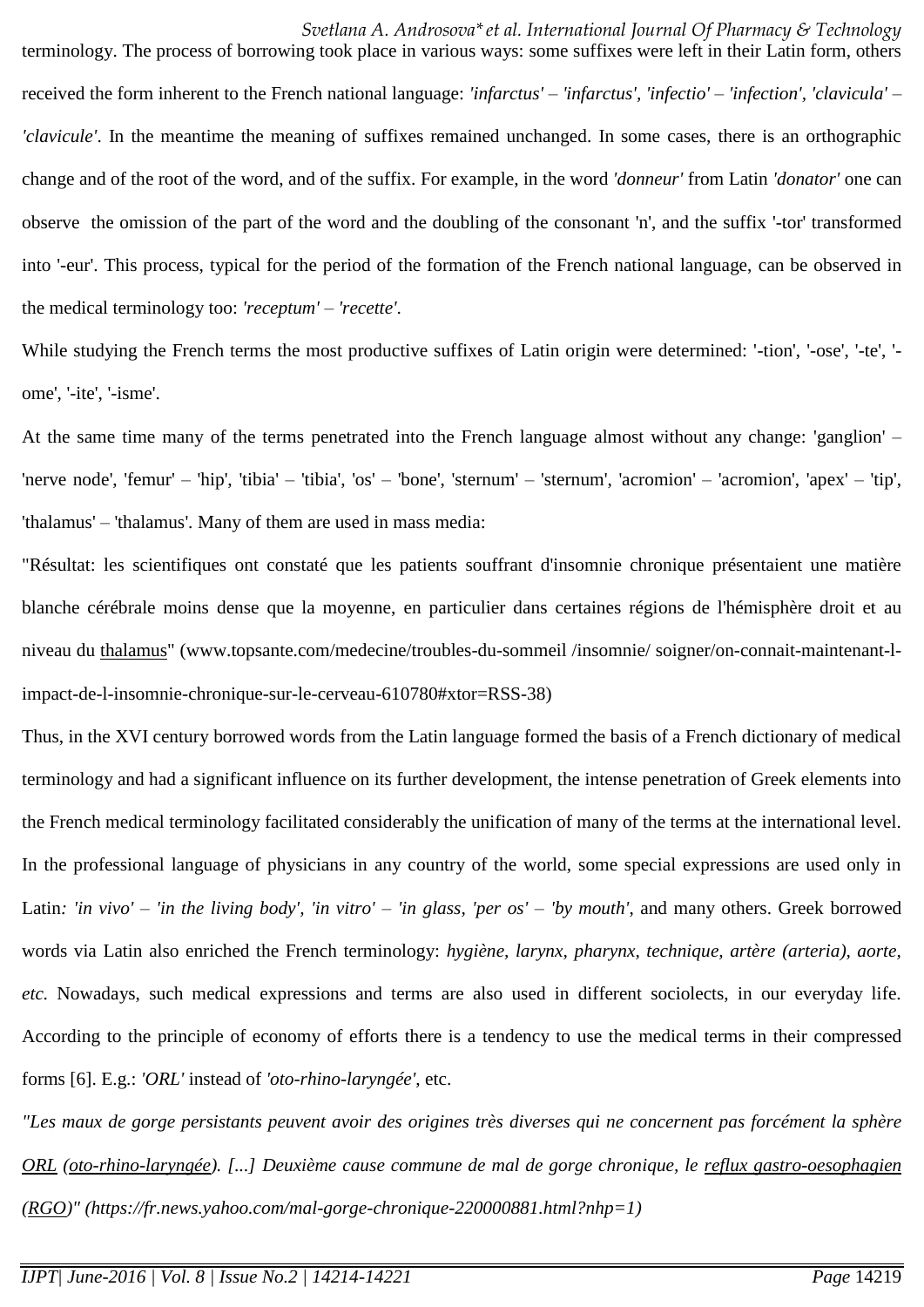### **Results:**

However, the researchers note the reduction of performance of the Latin language in the medical science and practice of medicine. They note that today all the most influential medical journals are written in English, and English has become the language of choice at international conferences. We have entered the era of medical English, which resembles the era of medical Latin in that, once again, medical doctors have chosen a single language for international communication [2]. So, according to our observations, in the French medical records Latin terms (except for generally accepted shortenings) are now widely used only for the designation of the microorganisms. In the Russianspeaking medical records microorganisms are commonly designated by Russian names. In rare cases, the Latin names of diseases and syndromes are used, for example, *'coronaphlebectatica'*. In the Russian medical records this phenomenon from the field of phlebology, subdivision of angiology, studying the veins, is also designated by the Latin expression; in bilingual dictionaries the indicated above a relatively new term is absent. The question of anglicisms, constantly concerned in works devoted to the medical translation is one of the most vital and controversal for Translation and Terminology [7]. Despite the fact that the official authorities of France and Quebec, which determine the language policy, continue to resist the penetration of anglicisms into the French language, anglicisms are firmly intrenched in the areas related to the advanced medical technologies, particularly in imaging technology: *'T-score' – 'index T'* (in densitometry, the French equivalent doesn't exist), *'booster', 'T-helpers', (appareilde) 'peak-flow'* (the offered equivalents *'renforçateur', 'lymphocytes T auxiliaires', 'débimètre de pointe'* are rarely used) [8]. The term of English origin is often used along with common French equivalent: *'check-up' – 'bilan de santé', 'lentilles one day' – 'lentilles journalières (jetables)'*. Medical anglicisms are widely used in the speech of young people, even of those who don't have any relation to medicine. In the French medical terminology we also find different borrowed phraseological constructions, such as: *'cor bovinum', lat. – 'corbovinum'; 'cutis marmorata vascularis', lat. – 'cutis marmorata'; 'délirium mussitans', lat. – 'delirium mussitans';* semi linguistic calques, for example: *'acuité visuelle', lat. – 'visus'; 'gangrène gazeuse', lat. – 'infectio gazosa'; 'muscle biceps', lat. – 'biceps'; 'muscle scalène', lat. – 'scalenus'; 'nubecule de la cornée', lat. – 'nuclearis'.*

The meaning of many medical terms is not always easy to understand for the people outside the medical profession. G. Mayer and M. Villaire recommend the use of popular terms as an alternative to specialized terminology: "Use medical terms only if a substitute phrase is either not available, or is more difficult to understand than the term itself, or if the patient will understand the word because of previous experiences" [9]. M.B. Montero-Fleta remarks that the